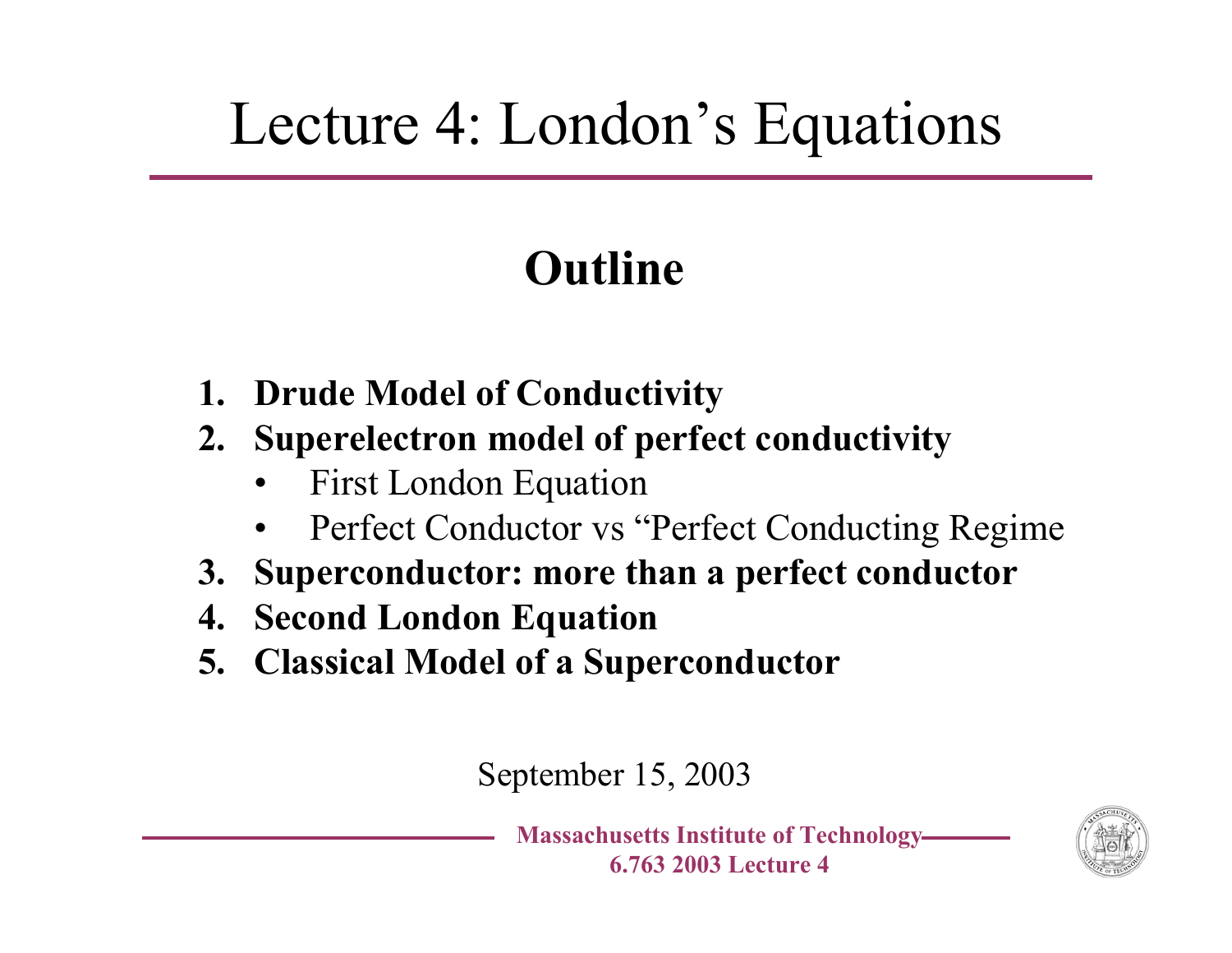# Drude Model of Conductivity

#### **First microscopic explanation of Ohm's Law (1900)**

- 1. The conduction electrons are modeled as a gas of particles with no coulomb repulsion (screening)
- 2. Independent Electron Approximation
	- •The response to applied fields is calculated for each electron separately.
	- •The total response is the sum of the individual responses.
- 3. Electrons undergo collisions which randomize their velocities.
- 4. Electrons are in thermal equilibrium with the lattice.



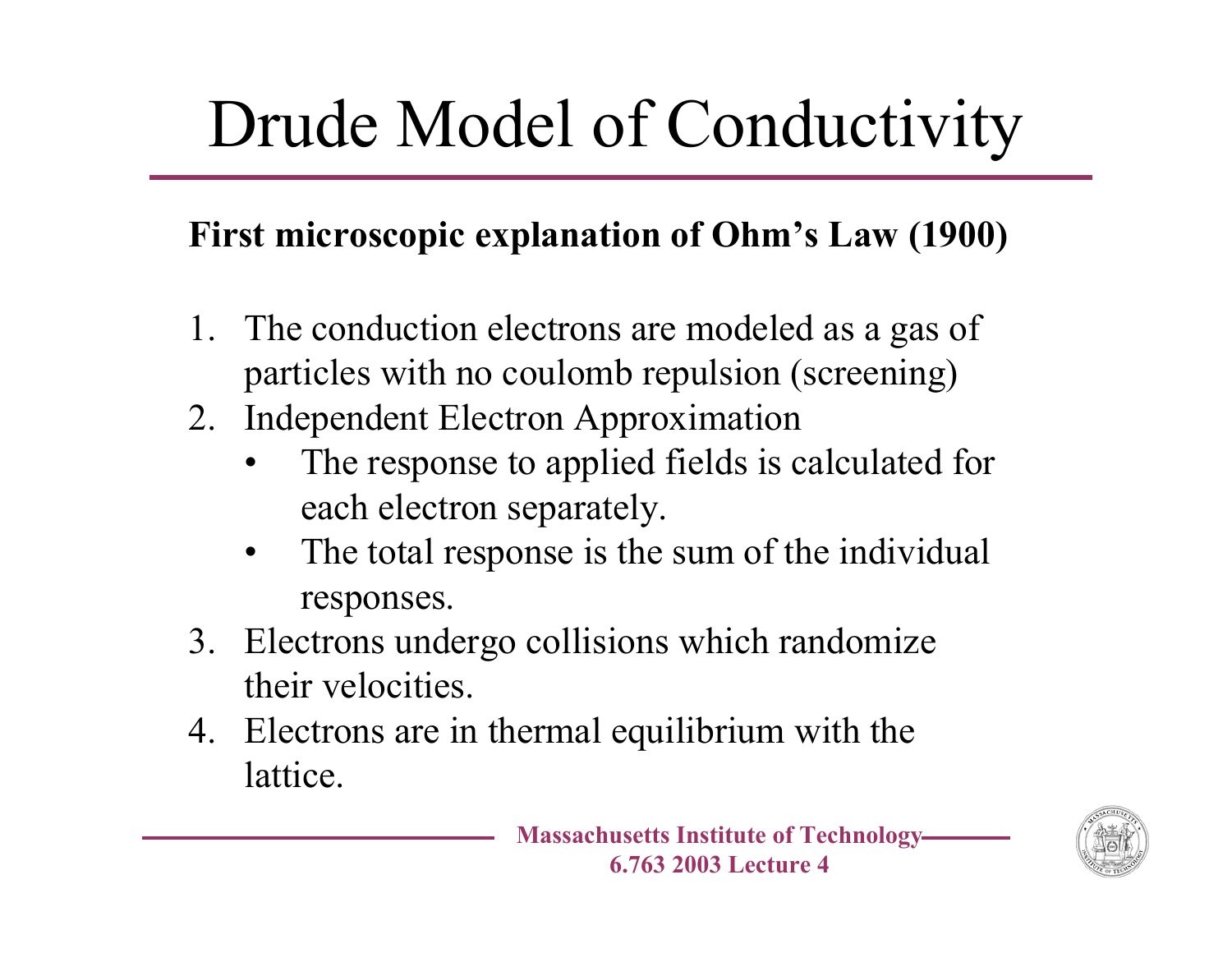## Response of individual electrons

Consider an electron of mass *m* and velocity **v** in an applied electric **E** and magnetic **B.**

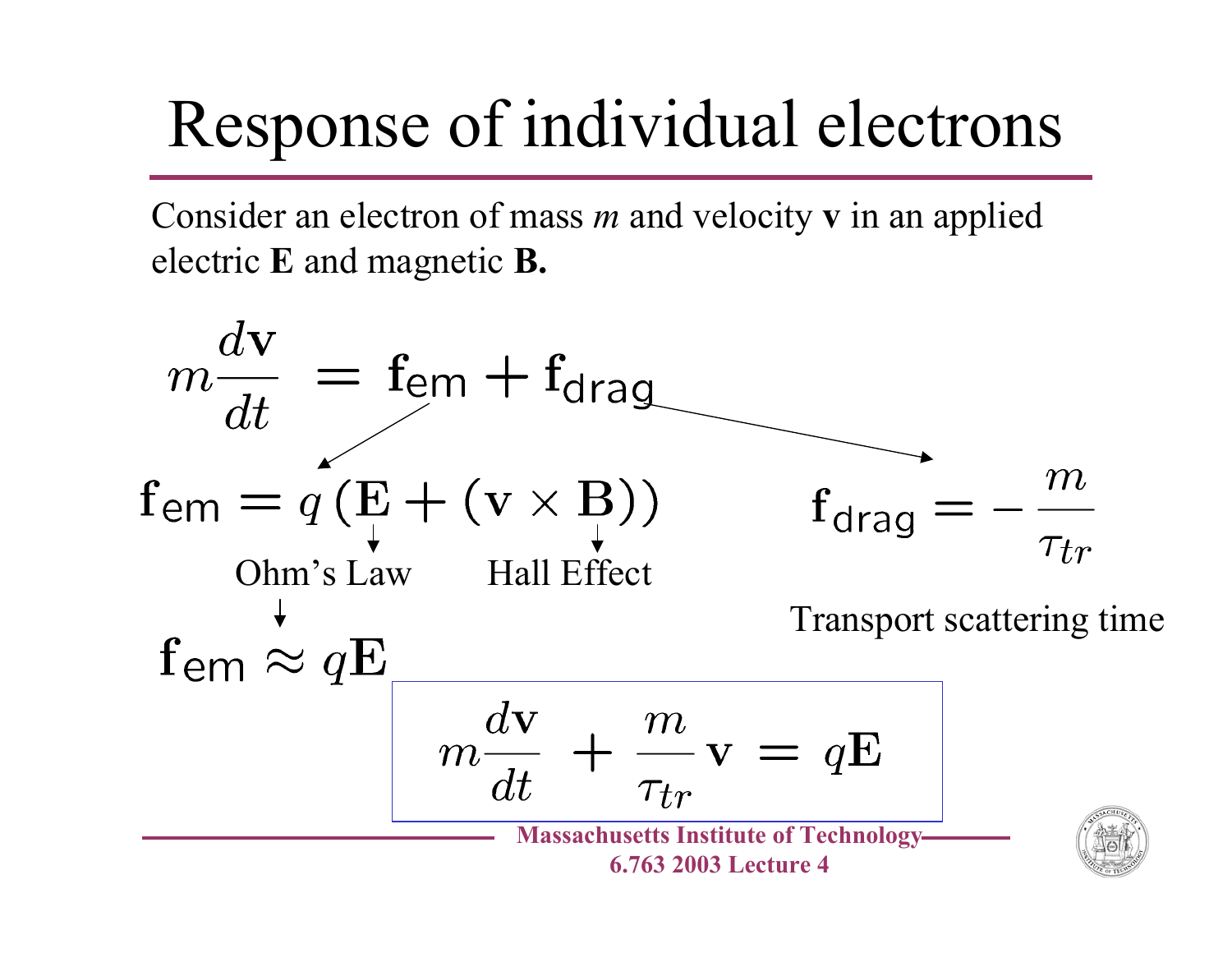#### Response of a single electron

$$
m\frac{d\mathbf{v}}{dt} + \frac{m}{\tau_{tr}}\mathbf{v} = q\mathbf{E}
$$

Consider a sinusoidal drive and response of a single electron

 $E = \text{Re} \left\{ \hat{E} e^{j\omega t} \right\}$  and  $v = \text{Re} \left\{ \hat{v} e^{j\omega t} \right\}$  $j\omega m\hat{\mathbf{v}} + \frac{m}{\tau_{tr}}\hat{\mathbf{v}} = q\hat{\mathbf{E}}$ Then,

and

$$
\hat{v} = \left(\frac{q\tau_{tr}}{m}\right) \frac{1}{1 + j\omega\tau_{tr}} \hat{E}
$$

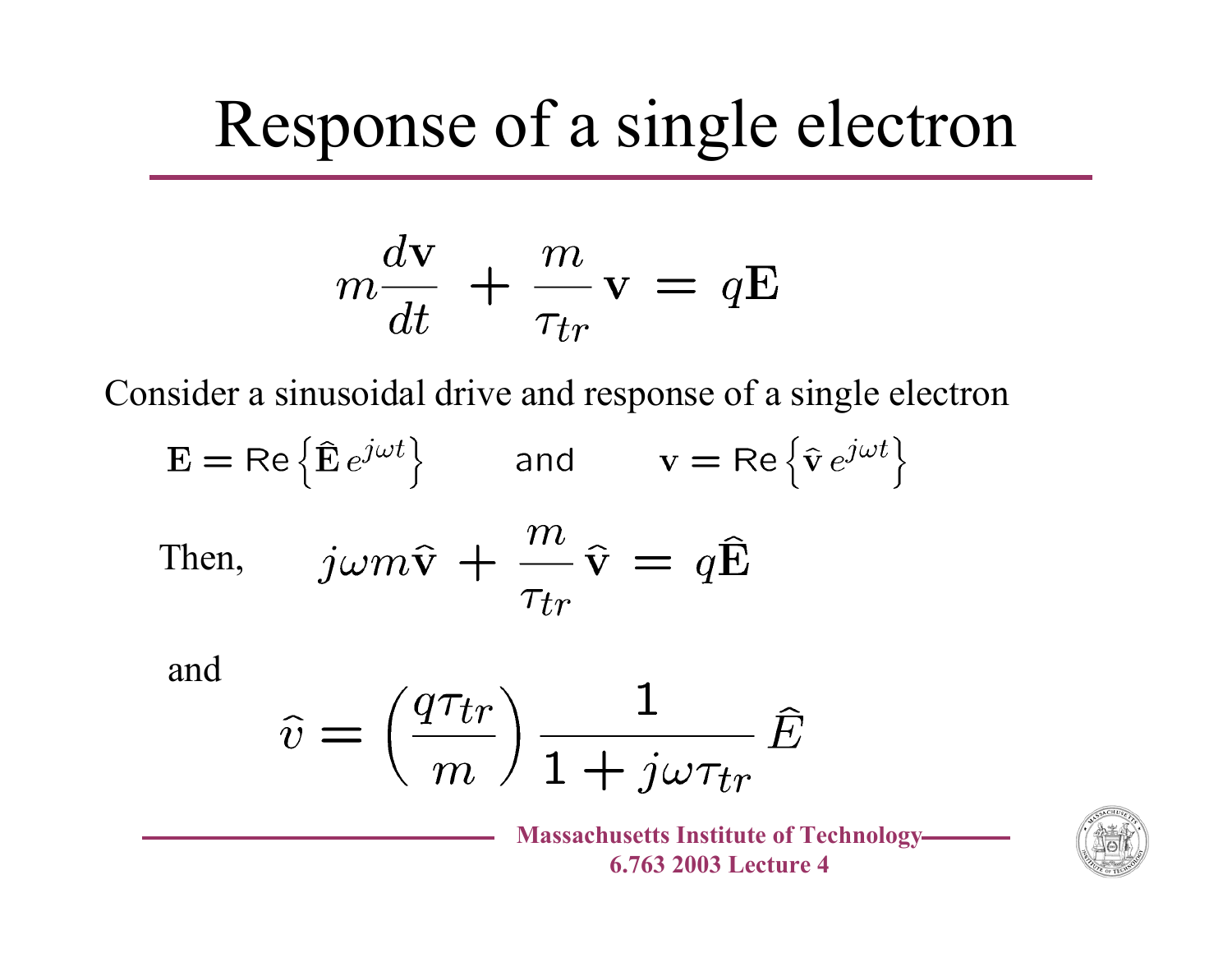#### Total Response of conduction electrons

The density of conduction electrons, the number per unit volume, is *n.* The current density is

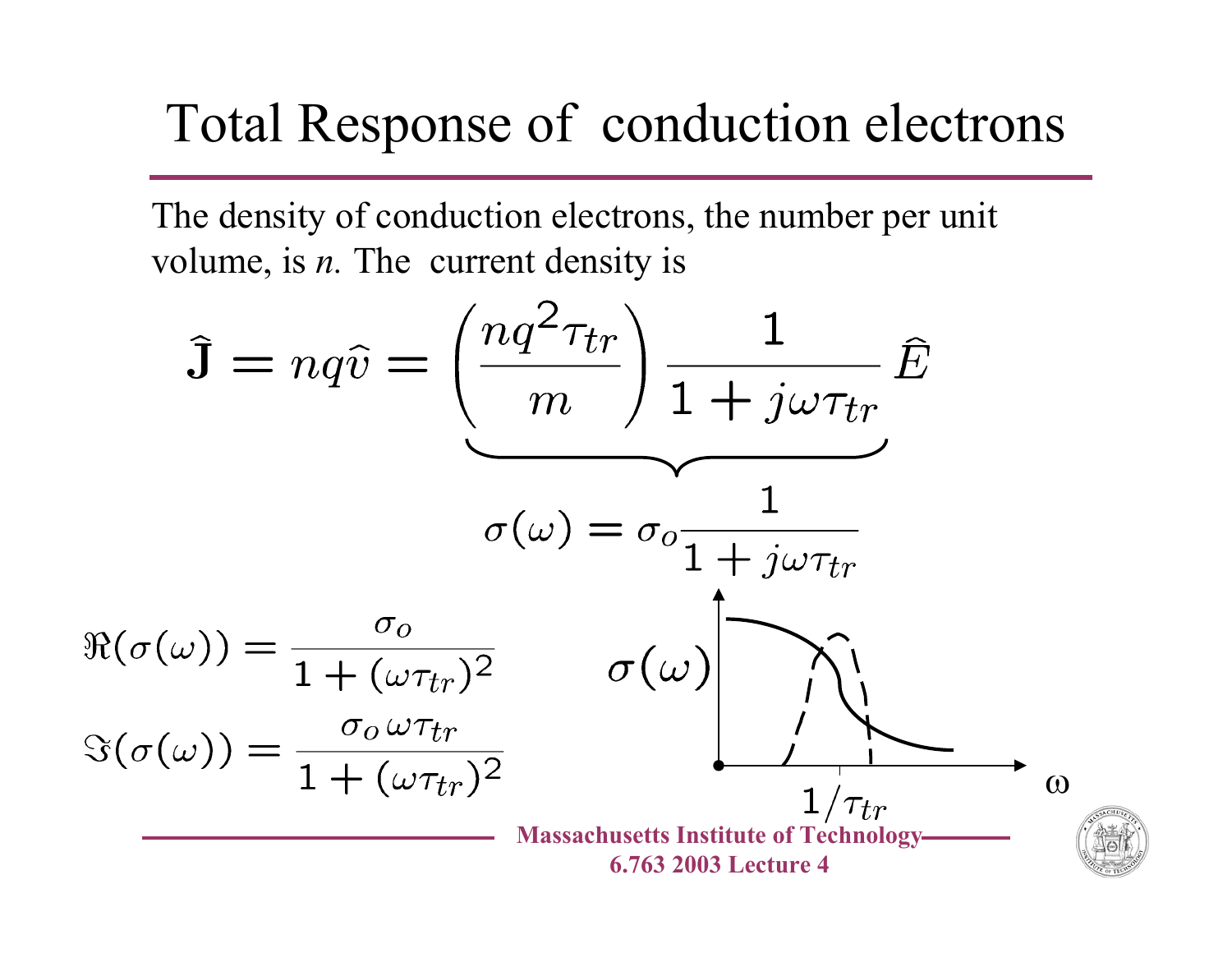#### Scattering time

To estimate the scattering time

$$
\tau_{tr} = \frac{m\sigma_o}{nq^2} = \frac{(9.1 \times 10^{-31} \text{kg})(5.8 \times 10^7 \text{S})}{(8.5 \times 10^{28} \text{m}^{-3})(1.6 \times 10^{-19} \text{C})^2}
$$

$$
\tau_{tr} \approx 2.4 \times 10^{-14}
$$

Hence for frequencies even as large at 1 THz,

$$
\omega \tau_{tr} \ll 1 \qquad \text{and} \qquad J = \sigma_o E
$$



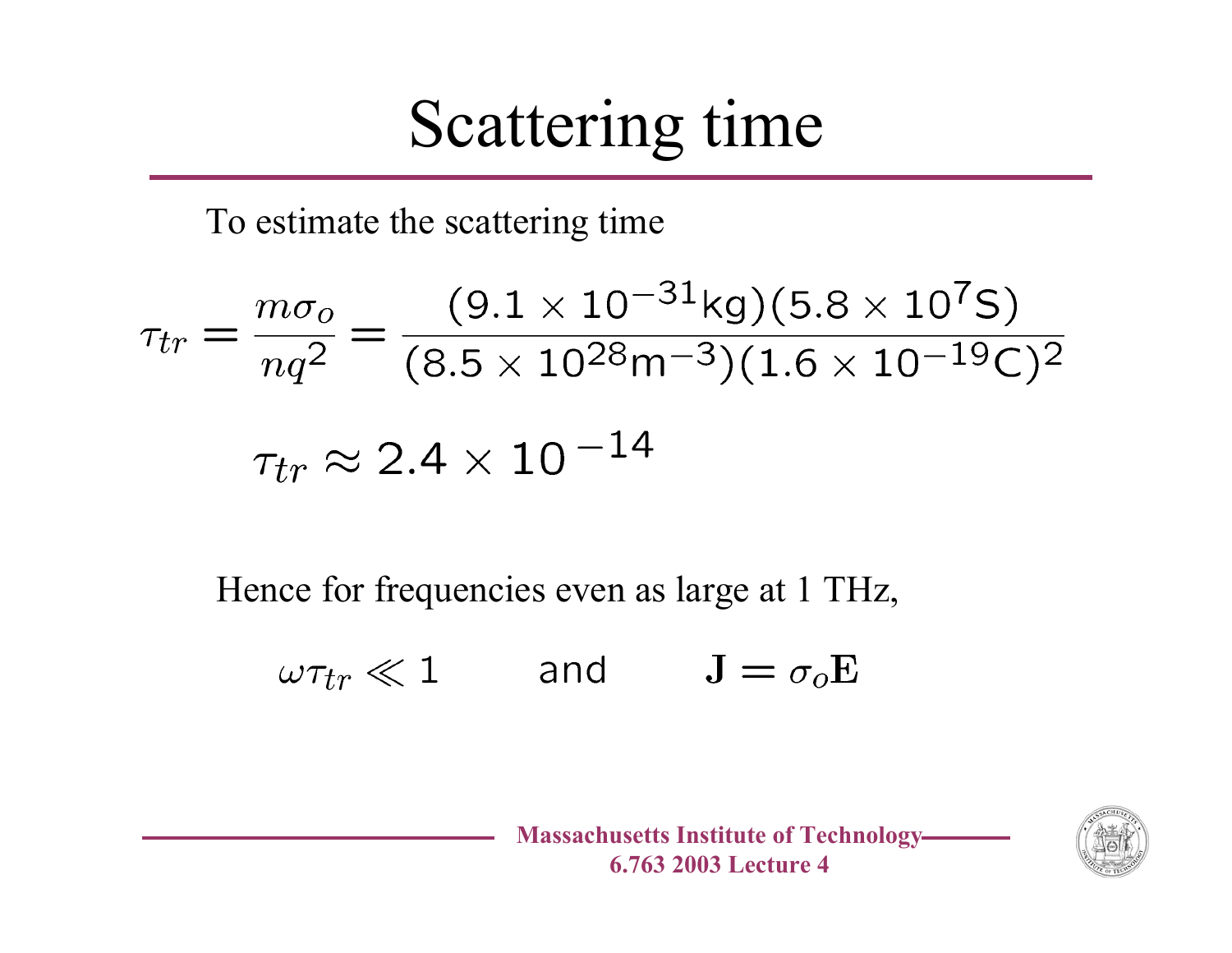#### Equivalent Circuit for a Metal



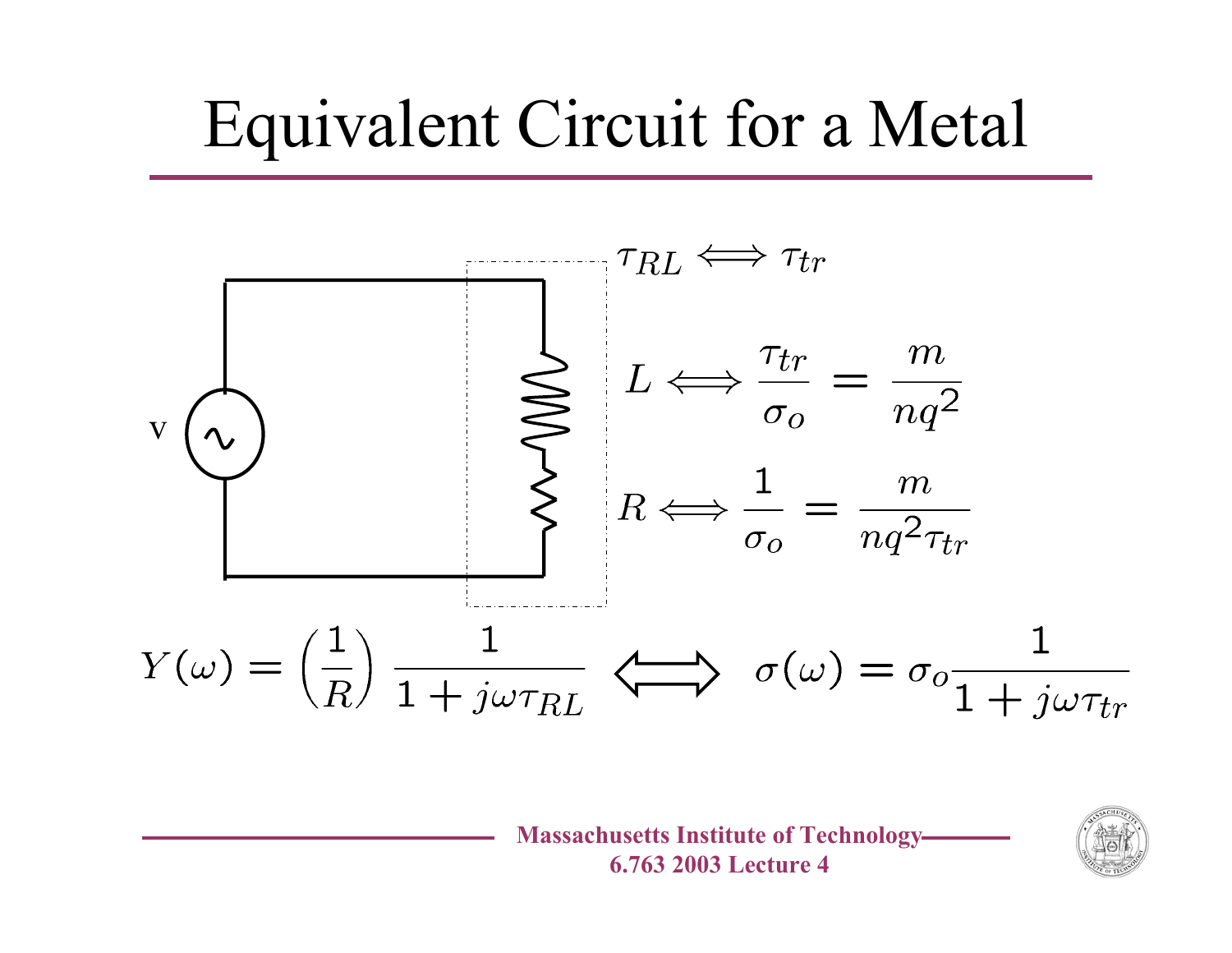#### **Perfect Conductor vs. Perfectly Conducting Regime**

$$
\sigma(\omega) = \sigma_o \frac{1}{1 + j\omega\tau_{tr}}
$$

Perfect conductor:  $\omega \tau_{tr} >> 1$ 

$$
\sigma(\omega) = \frac{\sigma_o}{1 + j\omega\tau_{tr}} = \frac{1}{j\omega(m/nq^2)}
$$

A perfect inductor Purely reactive Lossless

Perfectly conducting regime:

$$
\sigma(\omega)=\sigma_o\to\infty
$$

A perfect resistor Purely resistive Lossy

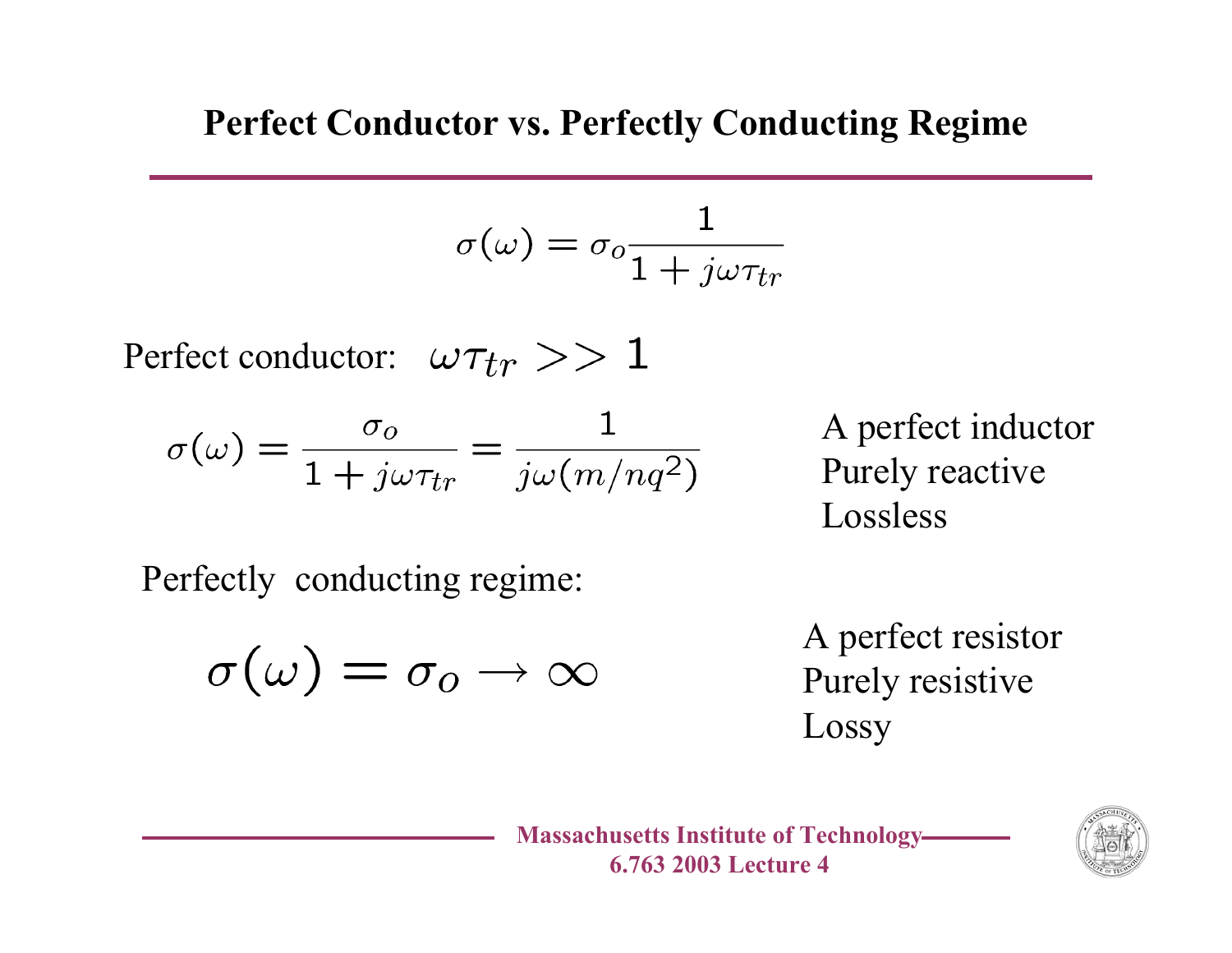### Ordering of time constants

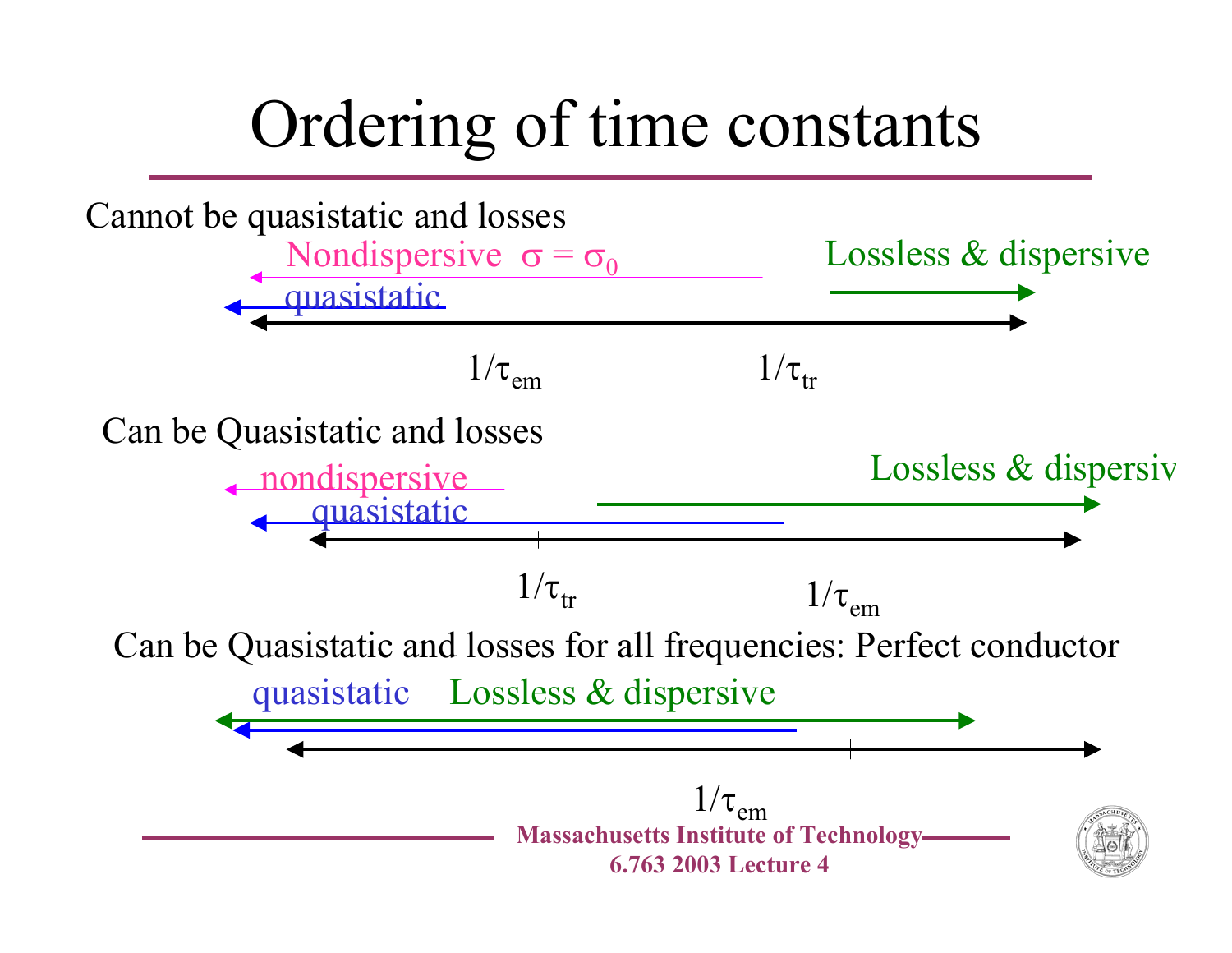#### First London Equation

Superelectron Or Cooper Pair:



 $m_{\star}^{\star} = 2m_e$ <br> $q^{\star} = 2q_e$ 

$$
\sigma(\omega) = \frac{1}{j\omega(m^{\star}/n^{\star}q^{\star}^2)} = \frac{1}{j\omega\Lambda} \quad \text{and} \quad \Lambda \equiv \frac{m^{\star}}{n^{\star}(q^{\star})^2}
$$

Therefore,

$$
\mathrm{J}(\omega)=\frac{1}{j\omega\Lambda}\mathrm{E}(\omega)
$$

And we have the First London Equation

**Massachusetts Institute of Technology 6.763 2003 Lecture 4**

E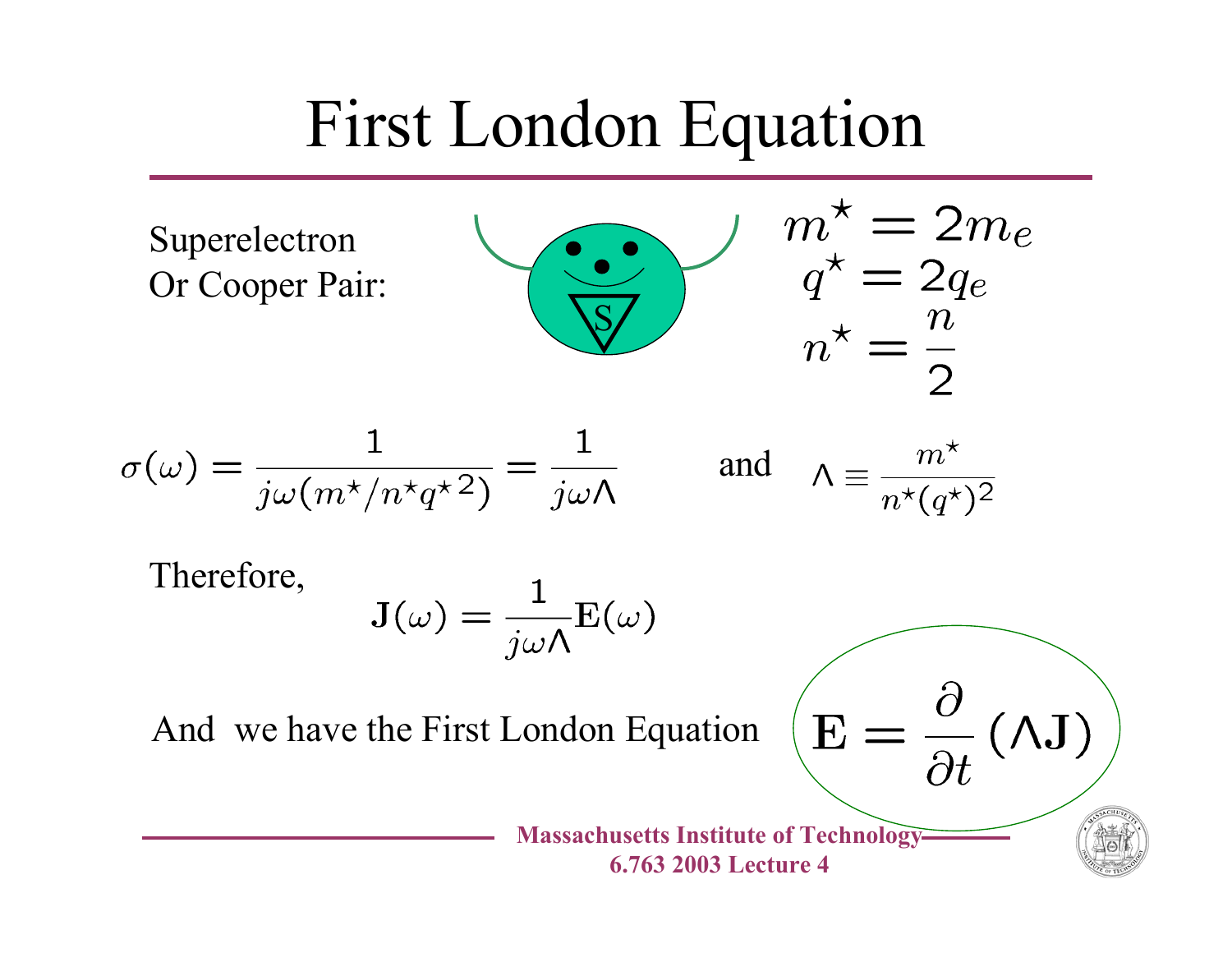## MQS and First London

$$
\nabla \times \mathbf{H} = \mathbf{J}
$$
 and  $\mathbf{E} = \frac{\partial}{\partial t} (\Lambda \mathbf{J})$  describe the perfect conductor.  
So that  $\nabla \times \nabla \times \mathbf{H} = \nabla \times \mathbf{J}$ 

$$
\frac{\partial}{\partial t} \left\{ \nabla \cdot (\nabla \cdot \mathbf{H}) - \nabla^2 \mathbf{H} = \nabla \times \mathbf{J} \right\}
$$

$$
-\nabla^2 \frac{\partial \mathbf{H}}{\partial t} = \nabla \times \frac{\mathbf{E}}{\Lambda}
$$

using the first London EQN

Therefore,

$$
\left(\frac{\mu_o}{\Lambda} - \nabla^2\right) \frac{\partial}{\partial t} \mathbf{H} = 0
$$
 governs a perfect conductor.

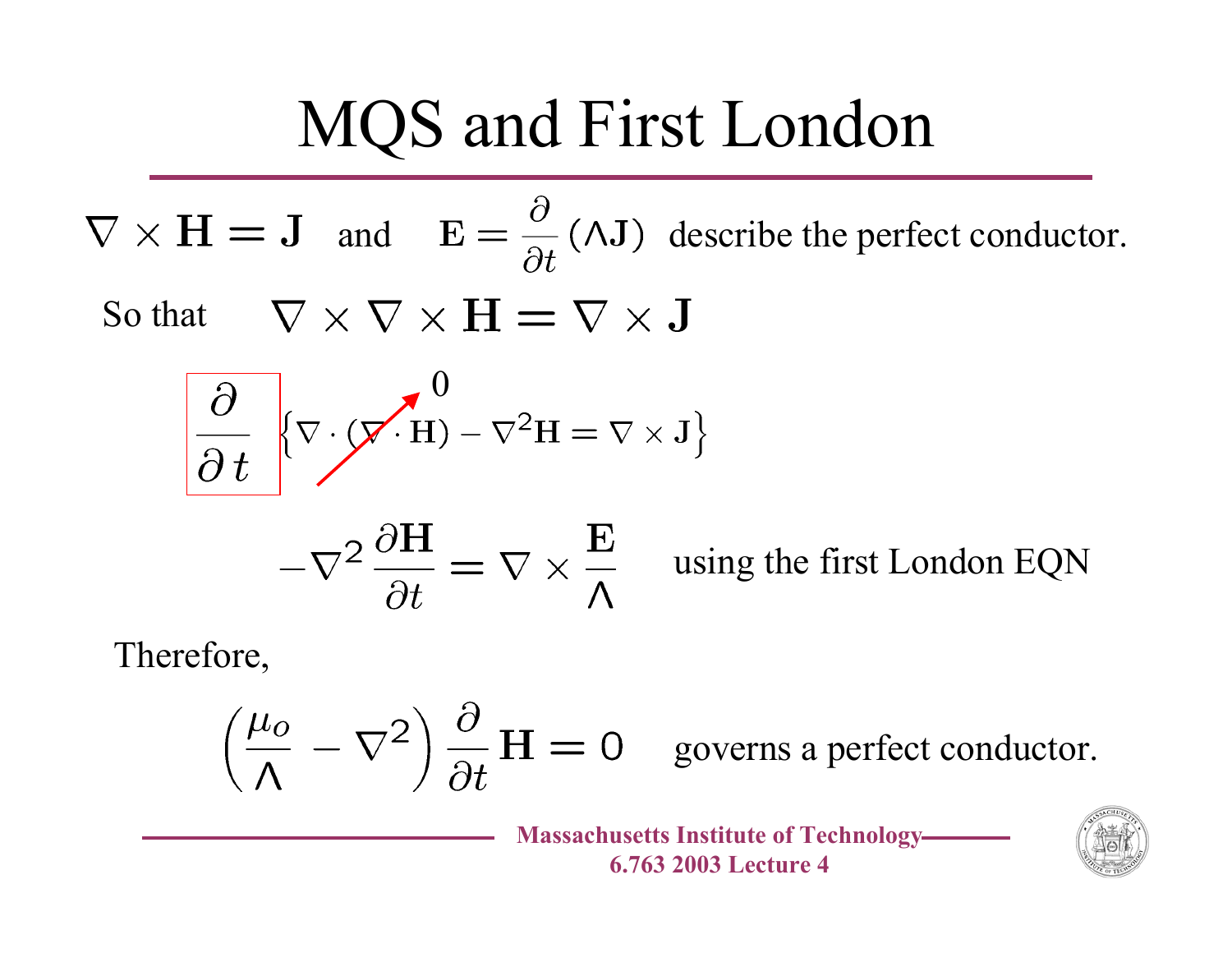### The Penetration Depth

$$
\left(\frac{\mu_o}{\Lambda} - \nabla^2\right) \frac{\partial}{\partial t} \mathbf{H} = 0
$$

So that

$$
\left(\frac{1}{\lambda^2} - \nabla^2\right) \frac{\partial}{\partial t} \mathbf{H} = 0
$$

The penetration depth  $\lambda \equiv \sqrt{\frac{\Lambda}{L_0}}$  is independent of frequency.

And is of the order of about 0.1 microns for Nb

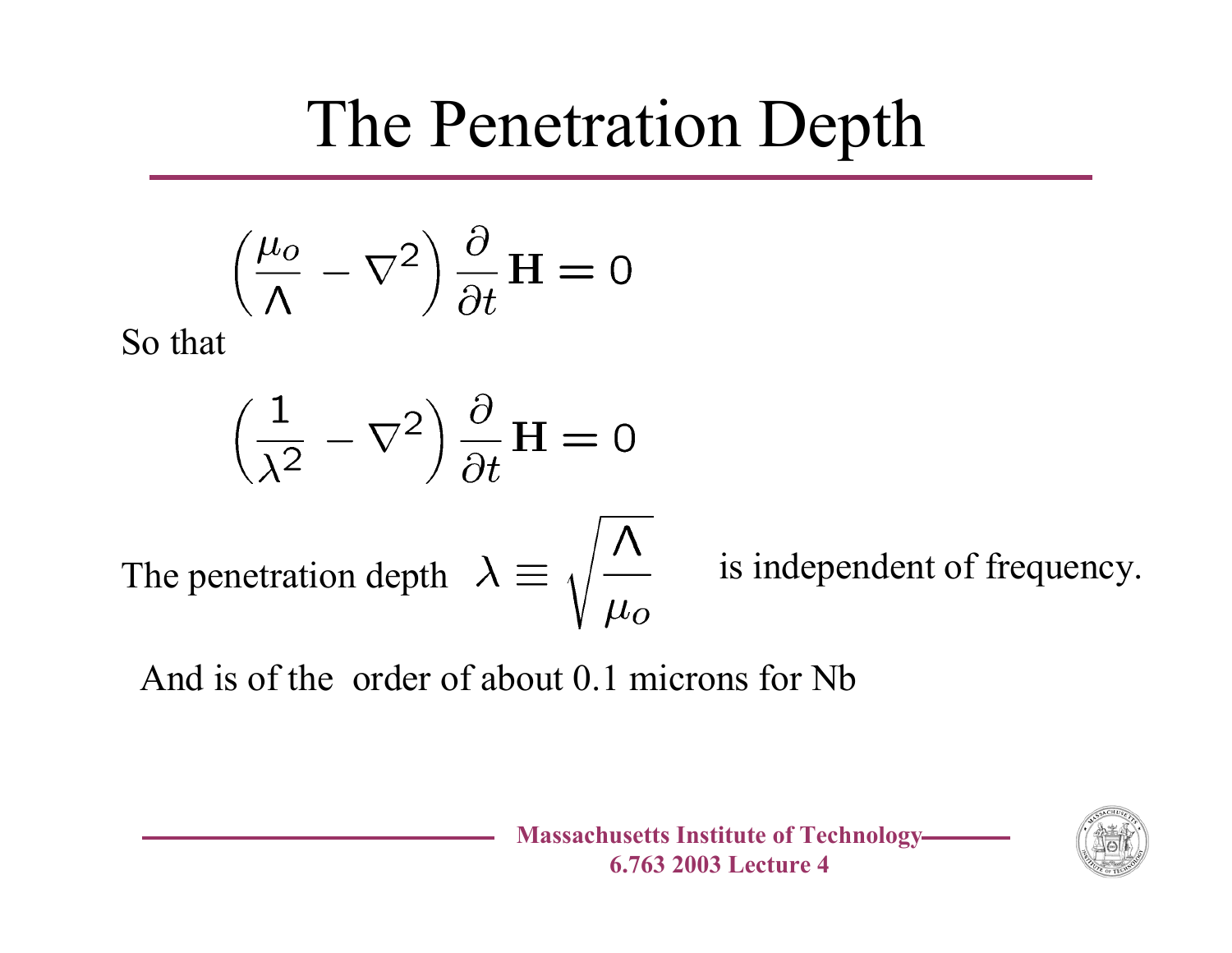#### Perfectly Conducting Infinite Slab



Let 
$$
H(r, t) = \text{Re} \{ \hat{H}(y) e^{j\omega t} \} i_z
$$

Therefore,

 $j\omega\left(\frac{1}{\lambda^2}-\frac{d^2}{dy^2}\right)\hat{H}(y)=0$ 

and

$$
\hat{H}(y) = C \cosh(y/\lambda)
$$

$$
H_{\text{app}} = \text{Re}\left\{\hat{H}_o e^{j\omega t}\right\} i_z
$$

$$
\left(\frac{1}{\lambda^2} - \nabla^2\right) \frac{\partial}{\partial t} H = 0
$$

Boundary Conditions demand

 $H_z(a) = H_z(-a) = C \cosh(a/\lambda) = \hat{H}_o$ 

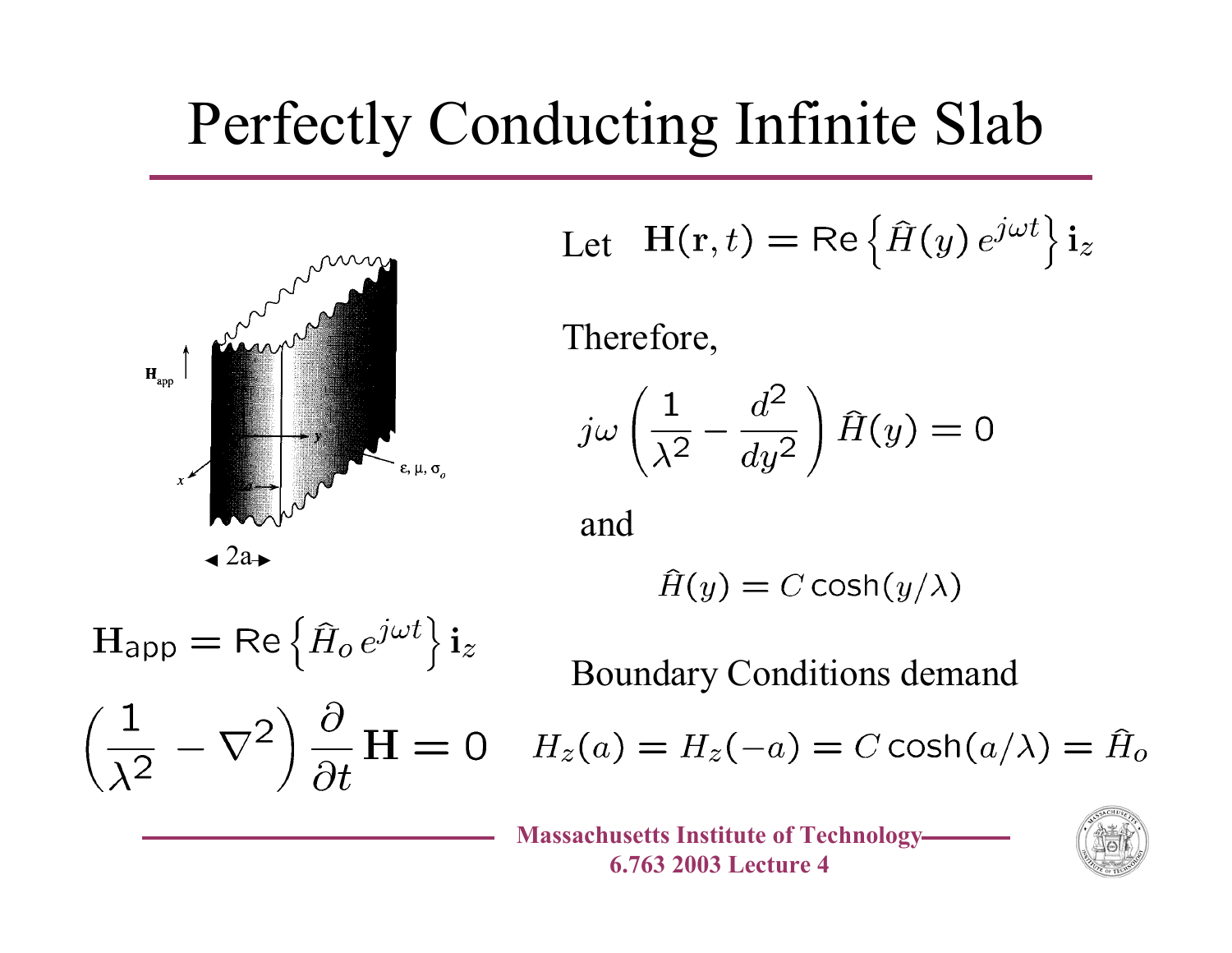#### Fields and Currents for |y|< a

$$
\mathbf{H} = \text{Re}\left\{\hat{H}_o \frac{\cosh(y/a)}{\cosh(a/\lambda)} e^{j\omega t}\right\} \mathbf{i}_z \quad \mathbf{J} = \text{Re}\left\{\frac{\hat{H}_o \sinh(y/\lambda)}{\lambda \cosh(a/\lambda)} e^{j\omega t}\right\} \mathbf{i}_x
$$



Bulk limit

$$
a \gg \lambda
$$



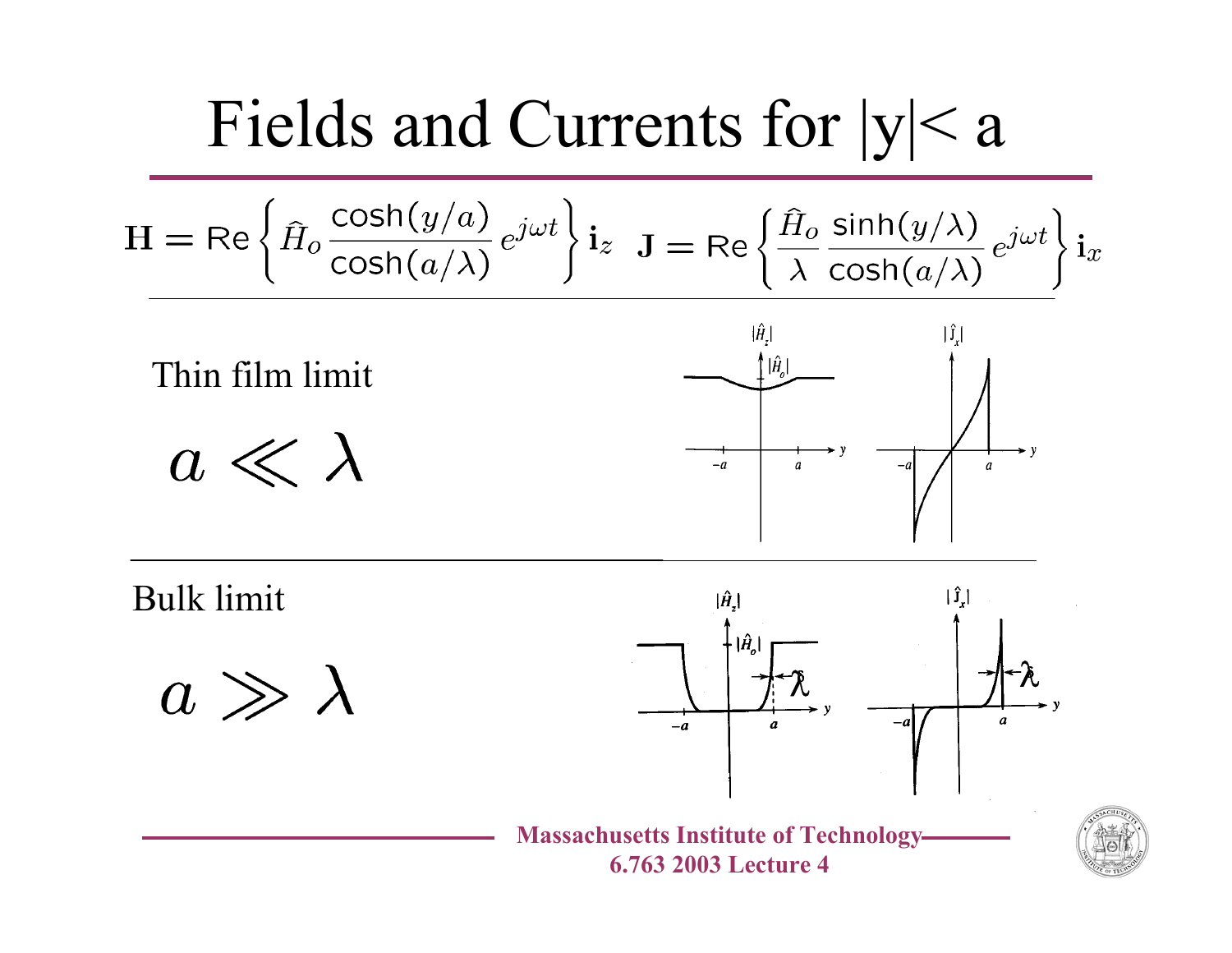### Ohmic vs. perfect conductor

#### **Ohmic conductor**

$$
H = \text{Re}\left\{\hat{H}_o \frac{\cosh ky}{\cosh ka} e^{j\omega t}\right\} i_z \qquad J = \text{Re}\left\{\hat{H}_o k \frac{\sinh ky}{\cosh ka} e^{j\omega t}\right\} i_x
$$

$$
k = \frac{(1+j)}{\delta} \qquad \text{Complex } k \text{ mean a damped wave: lossy}
$$

#### **Perfect conductor**

$$
\mathbf{H} = \mathsf{Re}\left\{\hat{H}_o \frac{\cosh(y/a)}{\cosh(a/\lambda)} e^{j\omega t}\right\} \mathbf{i}_z \quad \mathbf{J} = \mathsf{Re}\left\{\frac{\hat{H}_o}{\lambda} \frac{\sinh(y/\lambda)}{\cosh(a/\lambda)} e^{j\omega t}\right\} \mathbf{i}_x
$$

Real λ means an evanescent wave: Lossless

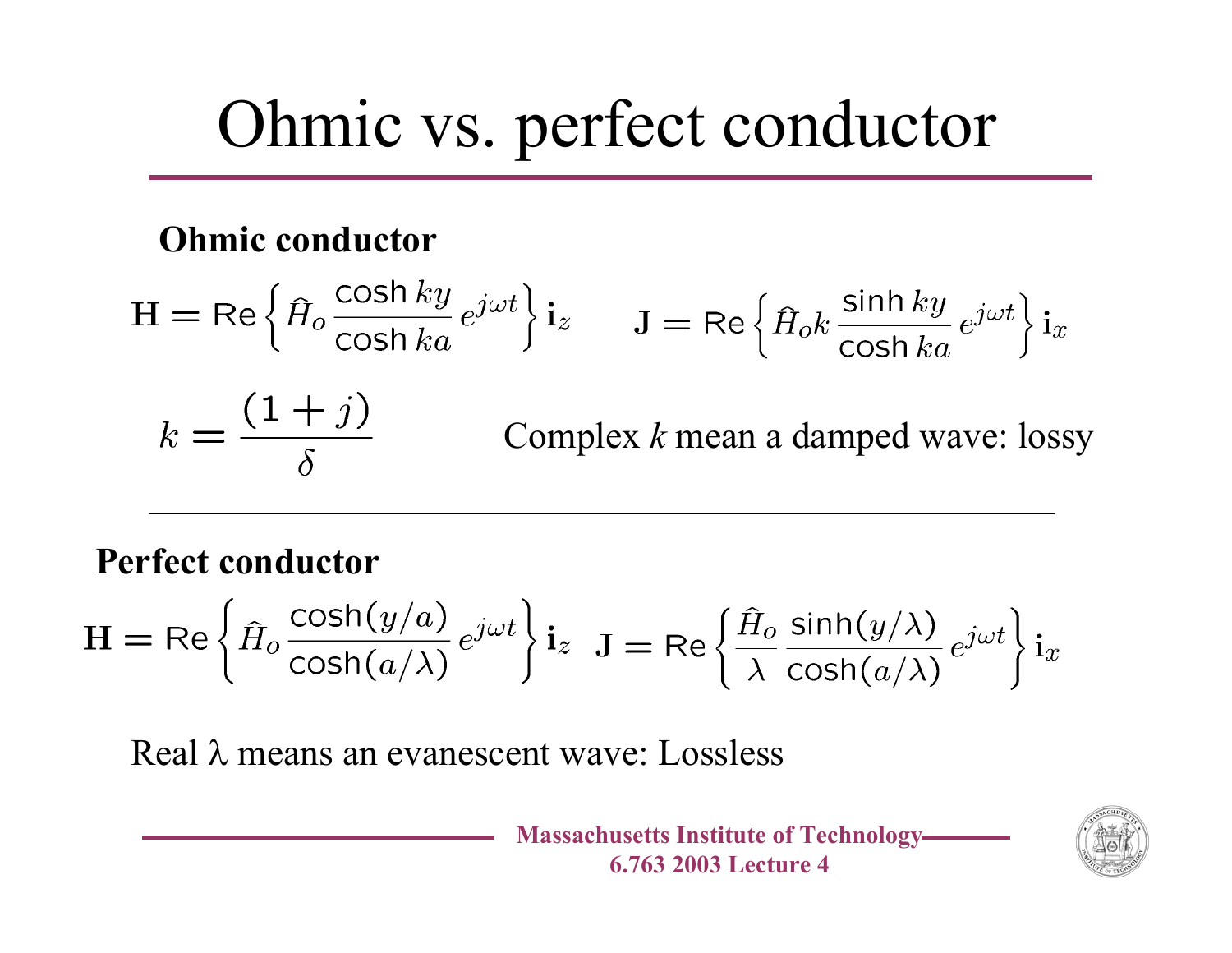### Modeling a perfect conductor

Thus, to model perfect conductivity, we cannot self-consistently neglect the frequency dependent part of  $\sigma$ , which depends on  $\tau_{tr}$ , and simultaneously let the frequency independent part grow to large values. To be consistent, we must consider the entire expression for  $\sigma(\omega)$ in the limit where  $\tau_{tr} \rightarrow \infty$ , to be the definition of a perfect conductor.

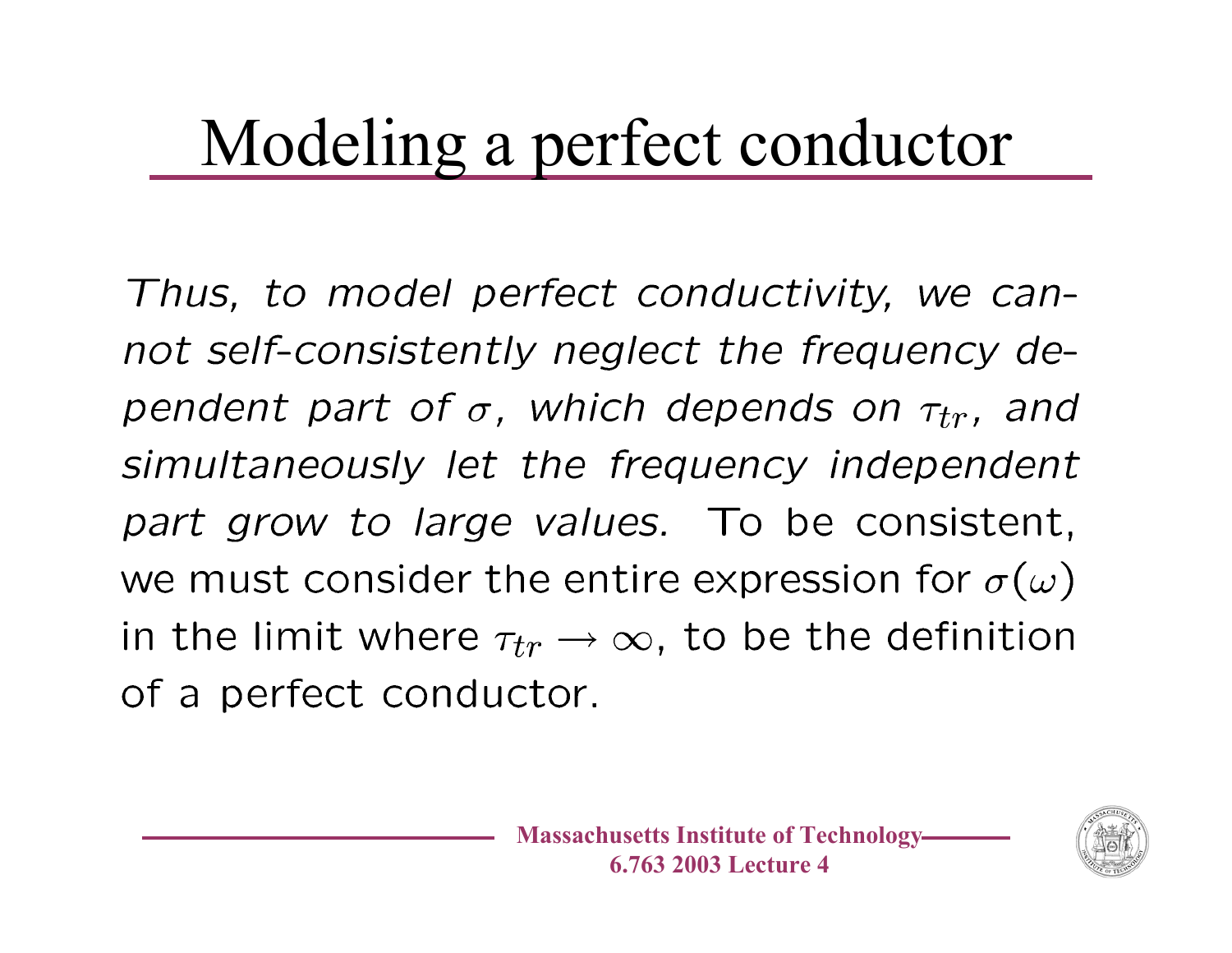



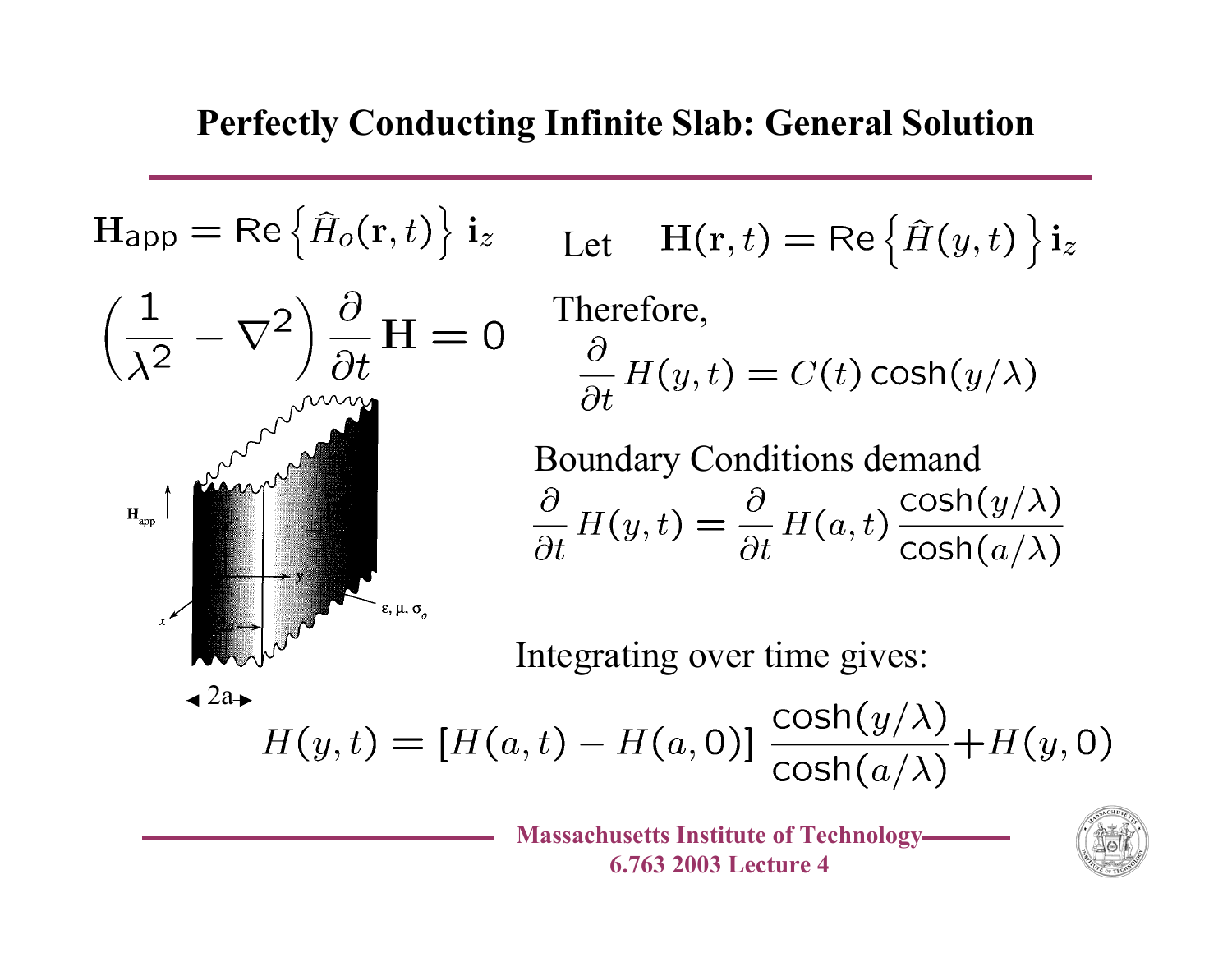#### **Perfectly Conducting Infinite Slab: General Solution**

$$
H(y,t) = [H(a,t) - H(a,0)] \frac{\cosh(y/\lambda)}{\cosh(a/\lambda)} + H(y,0)
$$



For a thin film,  $H(y,t) = H(a,t)$  for all time.

Bulk limit near surface  $y = a$ 

 $H(y,t) = [H(a,t) - H(a,0)] e^{-(a-y)/\lambda} + H(y,0)$ 

Deep in the perfect conductor  $H(y,t) = H(y,0)$ 

*The perfect conductor preserves the original flux distribution, in the bulk limit*.

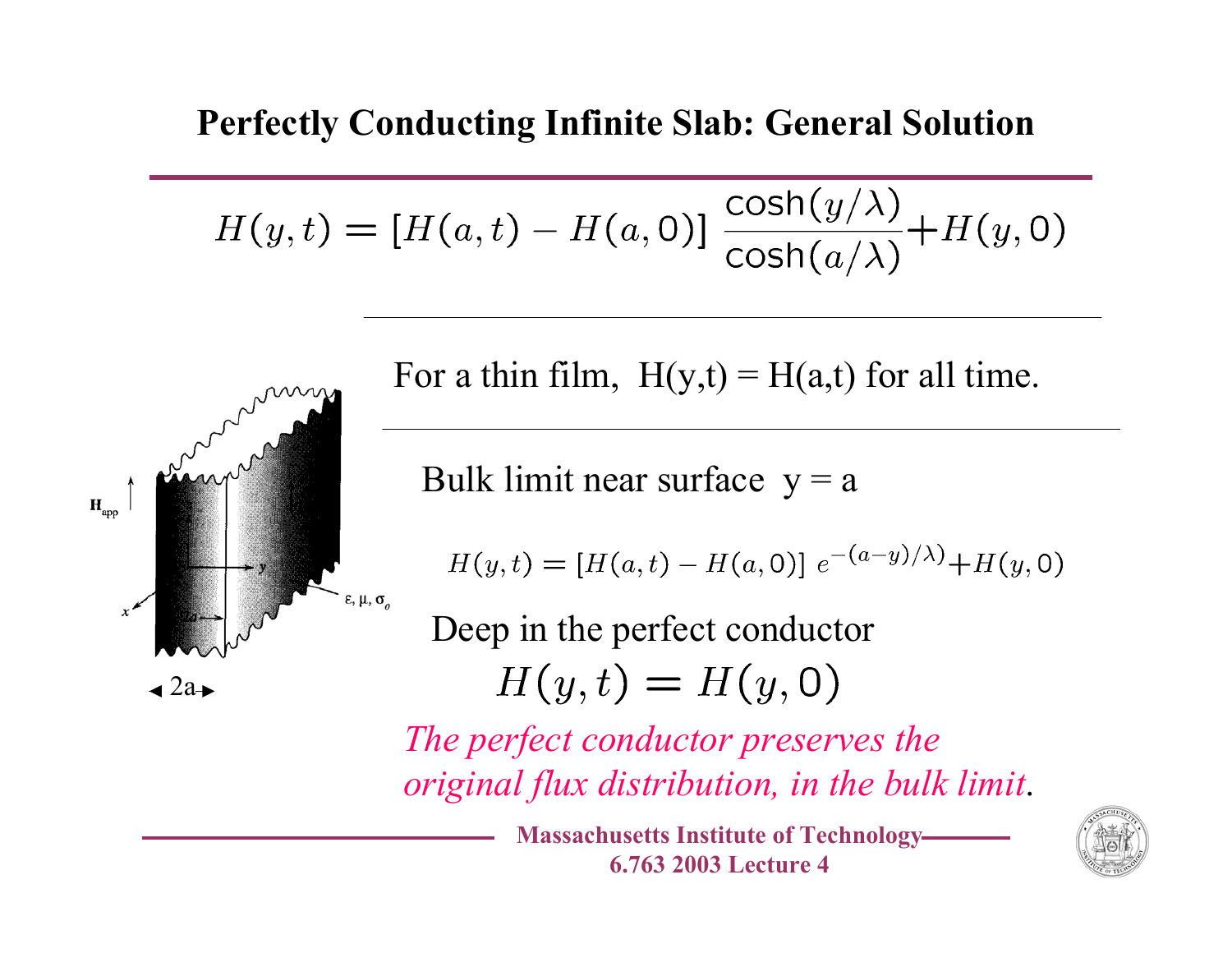#### **A perfect conductor is a flux conserving medium; a superconductor is a flux expelling medium.**

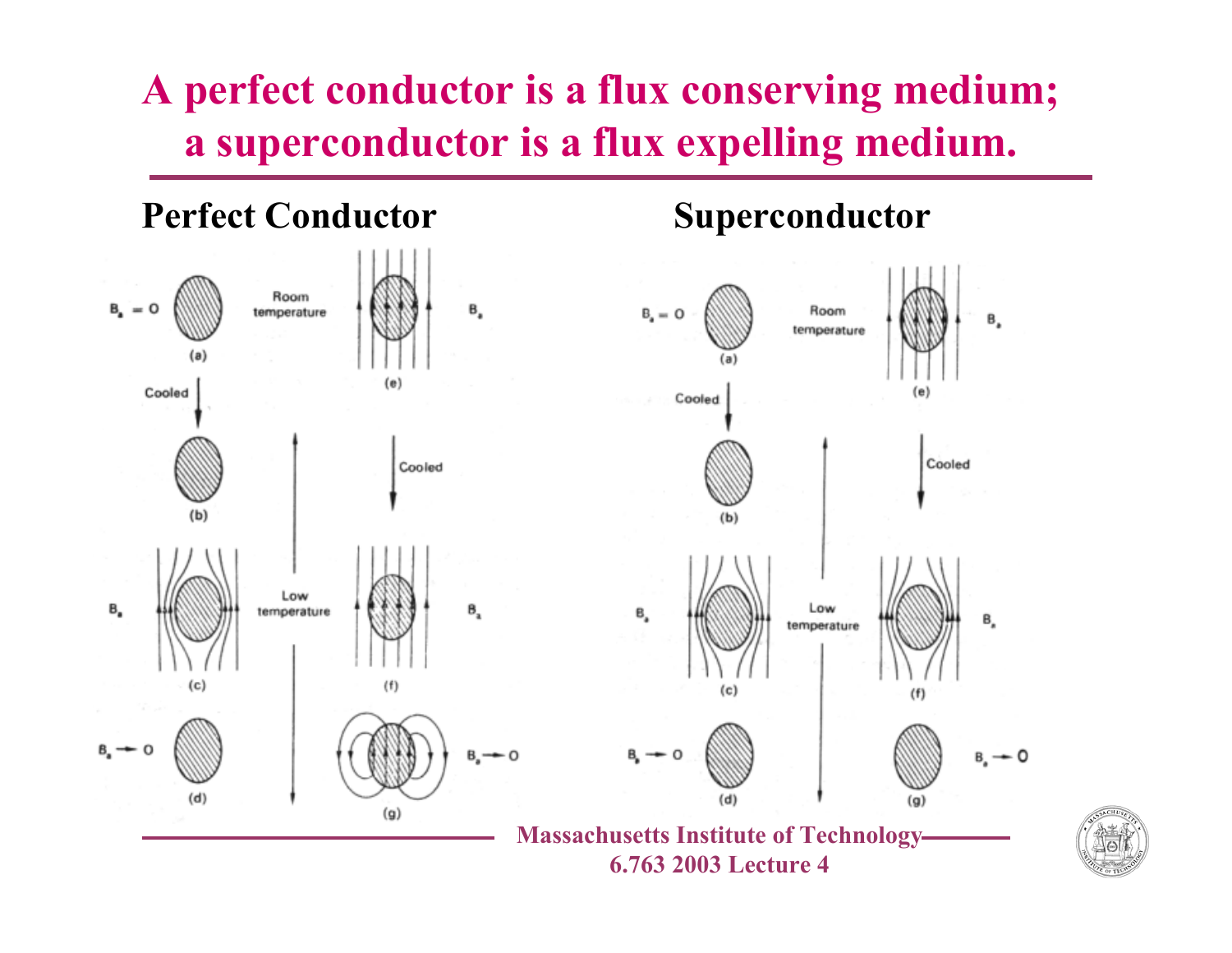#### Towards a superconductor

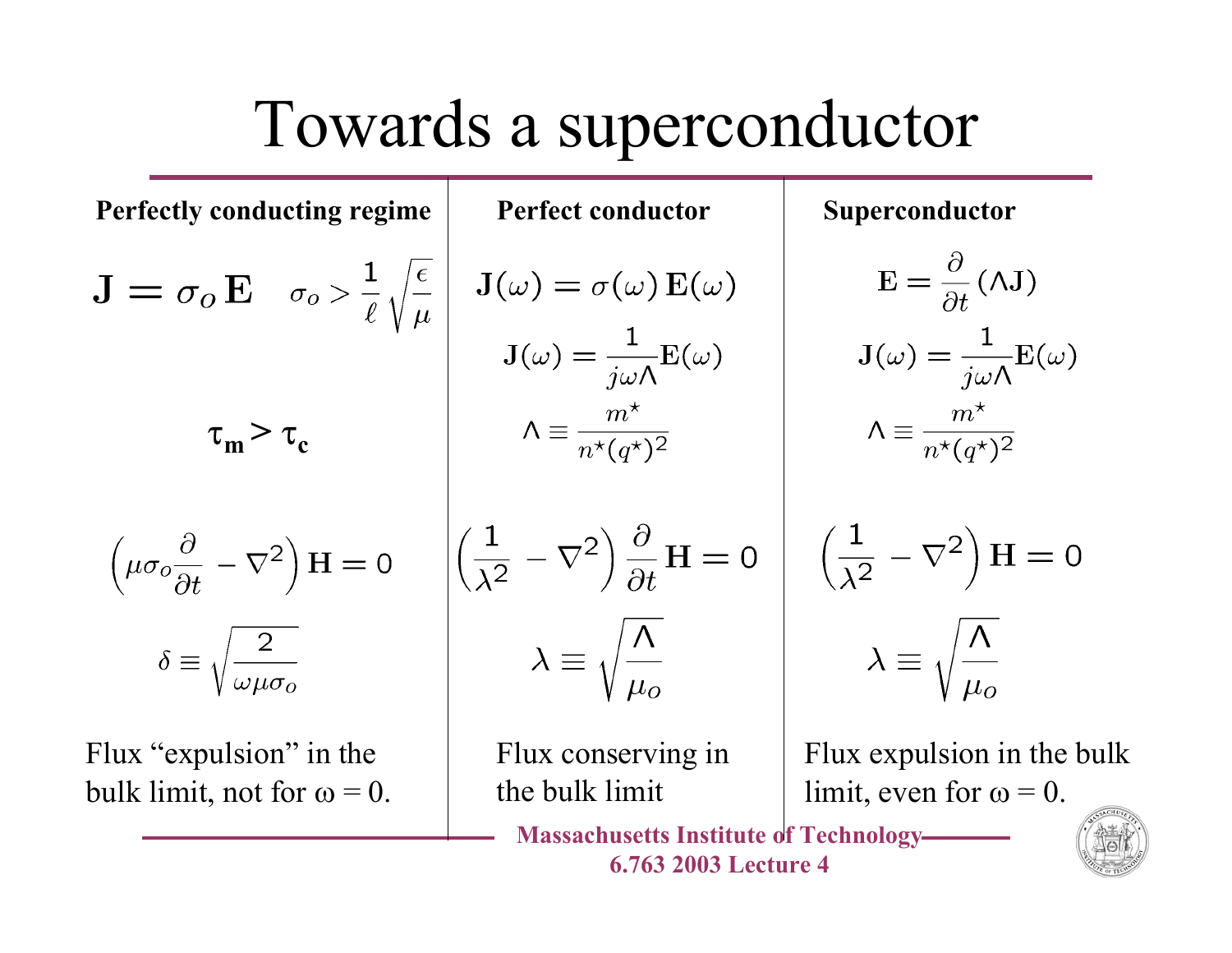## Second London Equation

For a superconductor we want to have

$$
\left(\frac{1}{\lambda^2} - \nabla^2\right)H = 0
$$

Working backwards

$$
\nabla \cdot (\nabla \cdot \mathbf{H}) - \nabla^2 \mathbf{H} = -\frac{\mu_0}{\Lambda} \mathbf{H}
$$

$$
\nabla \times (\nabla \times {\bf H}) = -\frac{\mu_0}{\Lambda} {\bf H}
$$

Therefore, the second London Equation

$$
\nabla \times (\Lambda \mathbf{J}) = -\mathbf{B}
$$